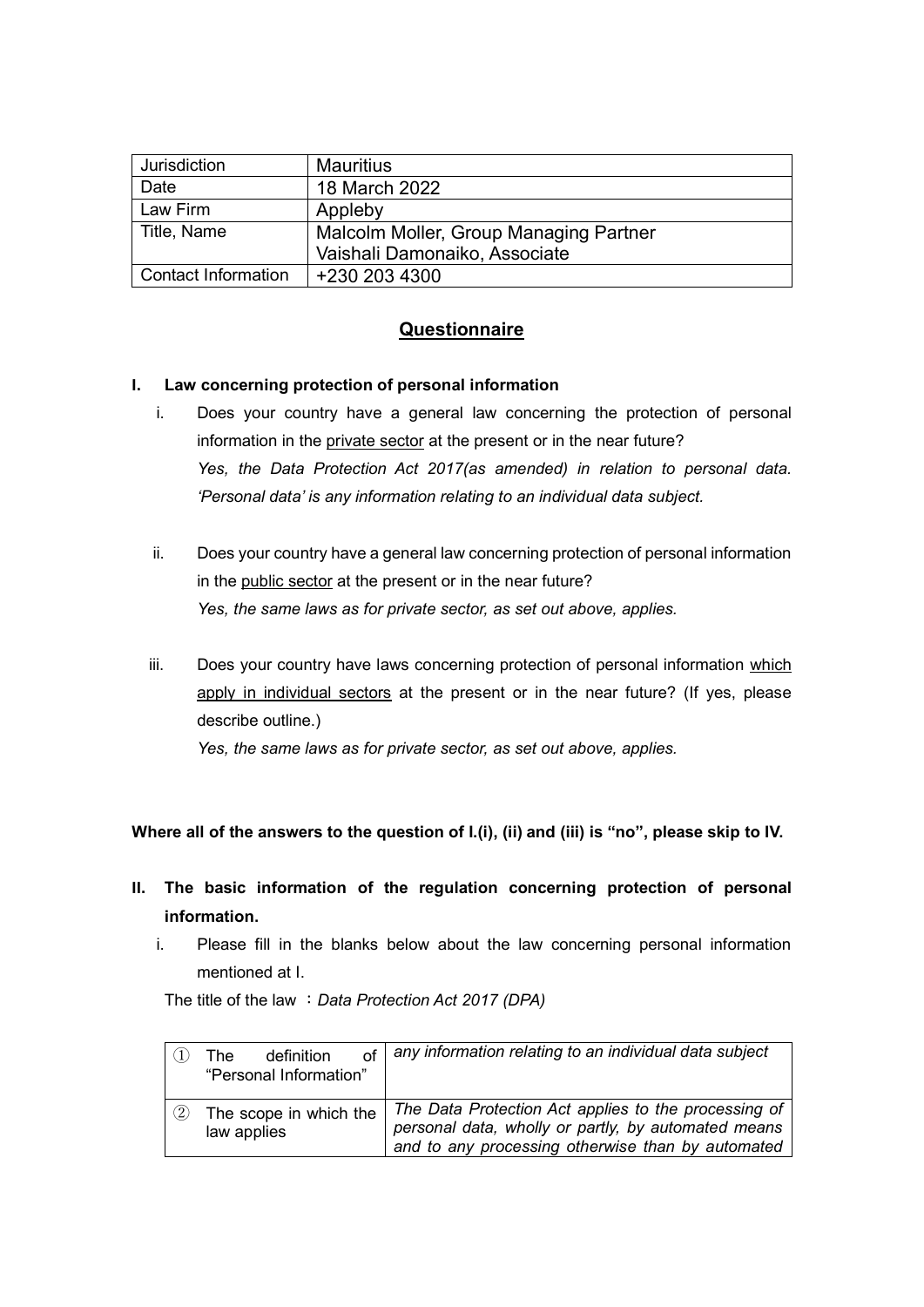| The territorial scope<br>3) | It shall not apply to (a) the exchange of information<br>between Ministries, Government departments and<br>public sector agencies where such exchange is<br>required on a need-to-know basis; (b) the processing<br>of personal data by an individual in the course of a<br>purely personal or household activity.<br>Applies in Mauritius only; no extraterritorial effect |
|-----------------------------|-----------------------------------------------------------------------------------------------------------------------------------------------------------------------------------------------------------------------------------------------------------------------------------------------------------------------------------------------------------------------------|
|                             |                                                                                                                                                                                                                                                                                                                                                                             |
|                             |                                                                                                                                                                                                                                                                                                                                                                             |
|                             | system or are intended to form part of a filing system.                                                                                                                                                                                                                                                                                                                     |
|                             | means where the personal data form part of a filing                                                                                                                                                                                                                                                                                                                         |

ii. If there are any special instructions about the laws, please describe them.

*In addition to obtaining consent of the data subject and lawful processing as stated in this questionnaire, there are enhanced measures to process/collect special categories of data which includes personal data pertaining to racial or ethnic origin, political opinion or adherence, religious or philosophical beliefs, membership of a trade union, physical or mental health or condition, sexual orientation, practices or preferences, genetic data or biometric data uniquely identifying the data subject, the commission or alleged commission of an offence by the data subject, any proceedings for an offence committed or alleged to have been committed by the data subject, the disposal of such proceedings or the sentence of any court in the proceedings or (j) such other personal data as the Commissioner may determine to be sensitive personal data.* 

*The additional measure are (a) the processing is carried out in the course of its legitimate activities with appropriate safeguards by a foundation, association or any other not-for-profit body with a political, philosophical, religious or trade union aim and on condition that the processing relates solely to the members or to former members of the body or to persons who have regular contact with it in connection with its purposes and that the personal data are not disclosed outside that body without the consent of the data subjects; (b) the processing relates to personal data which are manifestly made public by the data subject; or (c) the processing is necessary for – (i) the establishment, exercise or defence of a legal claim; (ii) the purpose of preventive or occupational medicine, for the assessment of the working capacity of an employee, medical diagnosis, the provision of health or social care or treatment or the management of health or social care systems and services or pursuant to a contract with a health professional and the data are processed by or under the responsibility of a professional or other person subject to the obligation of professional secrecy under any enactment; (iii) the purpose of carrying out the*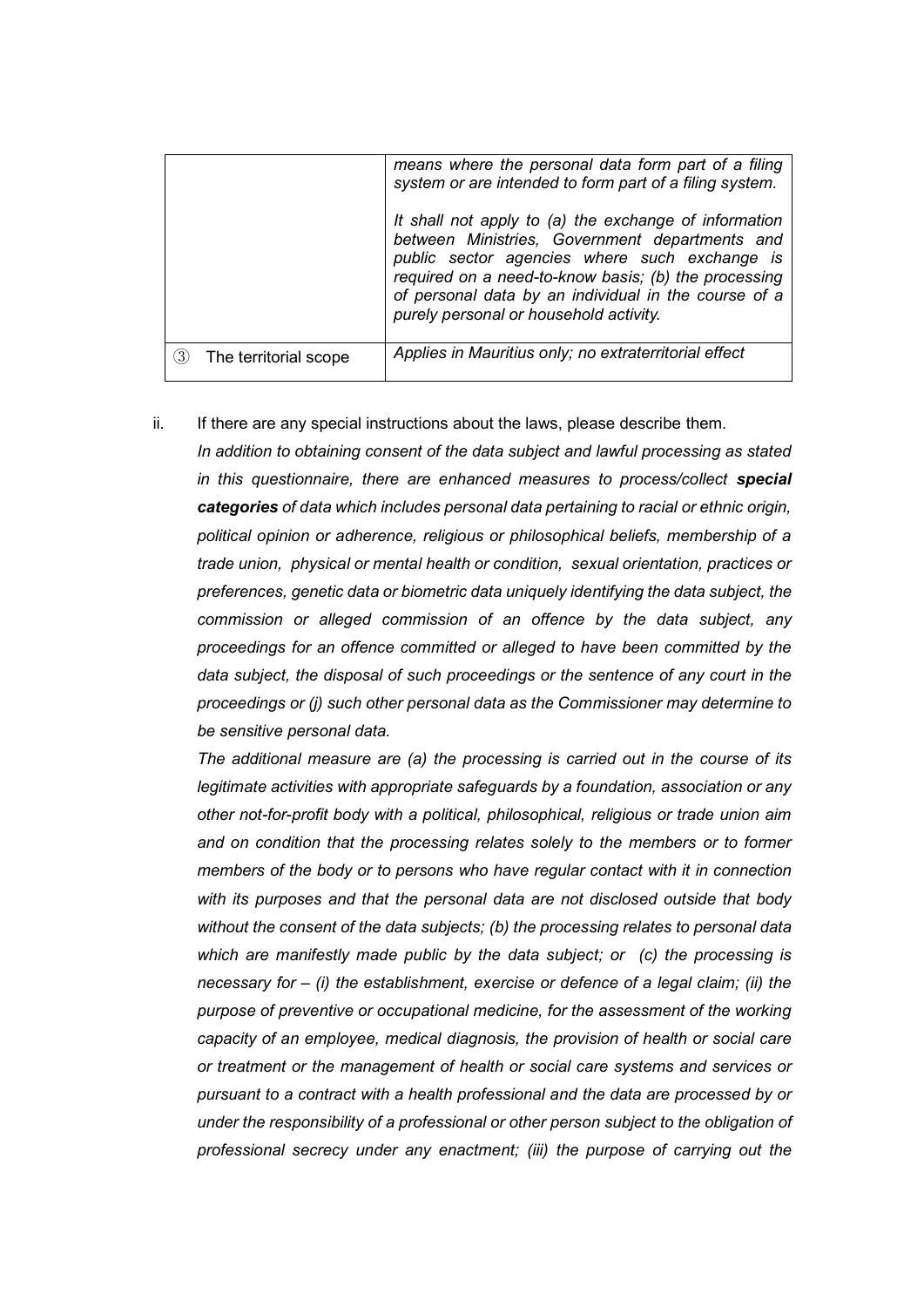*obligations and exercising specific rights of the controller or of the data subject; or (iv) protecting the vital interests of the data subject or of another person where the data subject is physically or legally incapable of giving consent.* 

## **III. OECD Privacy Principles**

- i. If there are any provision of law which embody each **OECD Privacy Principle** in your country, please describe the outlines. [https://www.oecd.org/sti/ieconomy/oecdguidelinesontheprotectionofprivacyandtran](https://www.oecd.org/sti/ieconomy/oecdguidelinesontheprotectionofprivacyandtransborderflowsofpersonaldata.htm) [sborderflowsofpersonaldata.htm](https://www.oecd.org/sti/ieconomy/oecdguidelinesontheprotectionofprivacyandtransborderflowsofpersonaldata.htm)
	- (a) Collection Limitation Principle

*Collection of personal data: A data controller shall may only collect personal data where (a) it is done for a lawful purpose connected with a function or activity of the controller; and (b) the collection of the data is necessary for that purpose. (section 23(1) of DPA)*

(b) Data Quality Principle

*Principles relating to processing of personal data: Every controller or processor shall ensure that personal data are – (a) processed lawfully, fairly and in a transparent manner in relation to any data subject; (b) collected for explicit, specified and legitimate purposes and not further processed in a manner incompatible with those purposes; (c) adequate, relevant and limited to what is necessary in relation to the purposes for which they are processed; (d) accurate and, where necessary, kept up to date, with every reasonable step being taken to ensure that any inaccurate personal data are erased or rectified without delay; (e) kept in a form which permits identification of data subjects for no longer than is necessary for the purposes for which the personal data are processed; and (f) processed in accordance with the rights of data subjects.(section 21 of DPA)*

(c) Purpose Specification Principle

*Collection of personal data: Where a data controller collects personal data directly from a data subject, the controller shall, at the time of collecting the personal data, ensure that the data subject concerned is informed of – (a) the identity and contact details of the controller and, where applicable, its*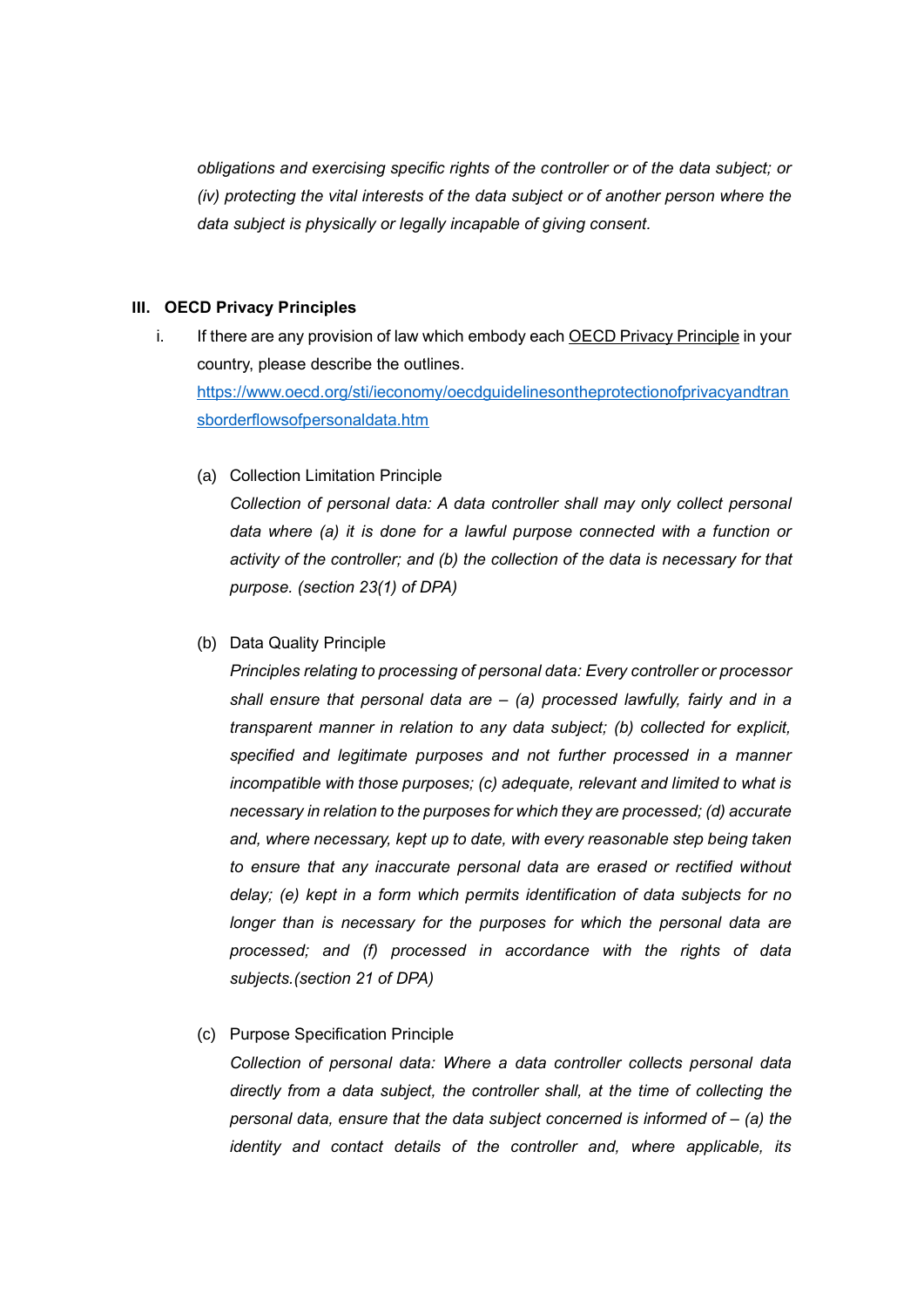*representative and any data protection officer; (b) the purpose for which the data are being collected; (c) the intended recipients of the data; (d) whether or not the supply of the data by that data subject is voluntary or mandatory; (e) the existence of the right to withdraw consent at any time, without affecting the lawfulness of processing based on consent before its withdrawal; (f) the existence of the right to request from the controller access to and rectification, restriction or erasure of personal data concerning the data subject or to object to the processing; (g) the existence of automated decision making, including profiling, and information about the logic involved, as well as the significance and the envisaged consequences of such processing for the data subject; (h) the period for which the personal data shall be stored; (i) the right to lodge a complaint with the Data Protection Commissioner; (j) where applicable, that the controller intends to transfer personal data to another country and on the level of suitable protection afforded by that country; and (k) any further information necessary to guarantee fair processing in respect of the data subject's personal data, having regard to the specific circumstances in which the data are collected (section 23(2) of DPA).*

### (d) Use Limitation Principle

*Unlawful disclosure of personal data: Any data controller who, without lawful excuse, discloses personal data in any manner that is incompatible with the purpose for which such data has been collected shall commit an offence. Any data processor who, without lawful excuse, discloses personal data processed by him without the prior authority of the controller on whose behalf the data are being or have been processed shall commit an offence. Any person, except an employee or agent of a controller or processor and is acting within his mandate, who – (a) obtains access to personal data, or obtains any information constituting such data, without the prior authority of the controller or processor by whom the data are kept; and (b) discloses the data or information to another person, shall commit an offence (section 42 of DPA).*

#### (e) Security Safeguards Principle

*Security of processing: A data controller or processor shall at the time of the determination of the means of processing and at the time of the processing, (a) implement appropriate security and organizational measures for the prevention of unauthorized access to, the alteration of, the disclosure of, the accidental*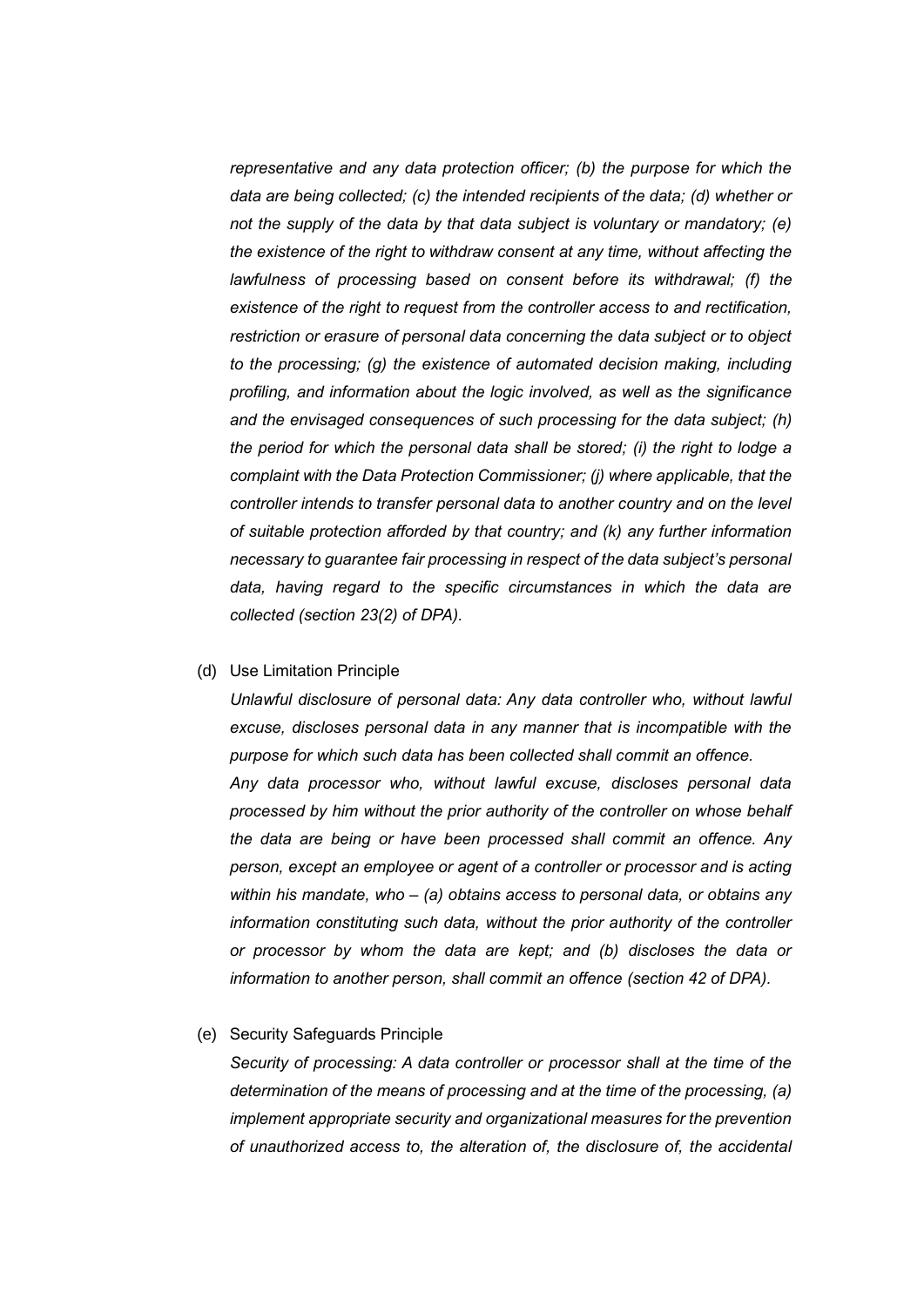*loss of and the destruction of the date in its control and ensure that the measures provide a level of security appropriate for – (i) the harm that might result from – (A) the unauthorised access to; (B) the alteration of; (C) the disclosure of; (D) the destruction of, the data and its accidental loss; and (ii) the nature of the data concerned. (section 31(1) of DPA)*

(f) Openness Principle

*Duties of controller: Every controller shall adopt policies and implement appropriate technical and organisational measures so as to ensure and be able to demonstrate that the processing of personal data is performed in accordance with the DPA (Section 22(1) of DPA).*

### (g) Individual Participation Principle

*Rights of Data Subject:* 

- *Right of access (section 37 of DPA): Every controller shall, on the written request of a data subject provide, at reasonable intervals, without excessive delay and free of charge, confirmation as to whether or not personal data relating to the data subject are being processed and forward to him a copy of the data. However, where the request is manifestly excessive, the controller may charge a fee for providing the information or taking the action requested, or he or it may not take the action requested.*
- *Automated individual decision making (section 38 of DPA): Every data subject shall have the right not to be subject to a decision based solely on automated processing, including profiling, which produces legal effects concerning him or significantly affects him.*
- *Rectification, erasure or restriction of processing (section 38 of DPA): A controller shall, on being informed of the inaccuracy of personal data by a data subject to whom such data pertains, cause the data to be rectified without undue delay.*
- *Right to object: The data subject shall have the right to object in writing at any time to the processing of personal data concerning him unless the controller demonstrates compelling legitimate grounds for the processing which override the data subject's interests, rights and freedoms or for the establishment, exercise or defence of a legal claim (section 40 of DPA).*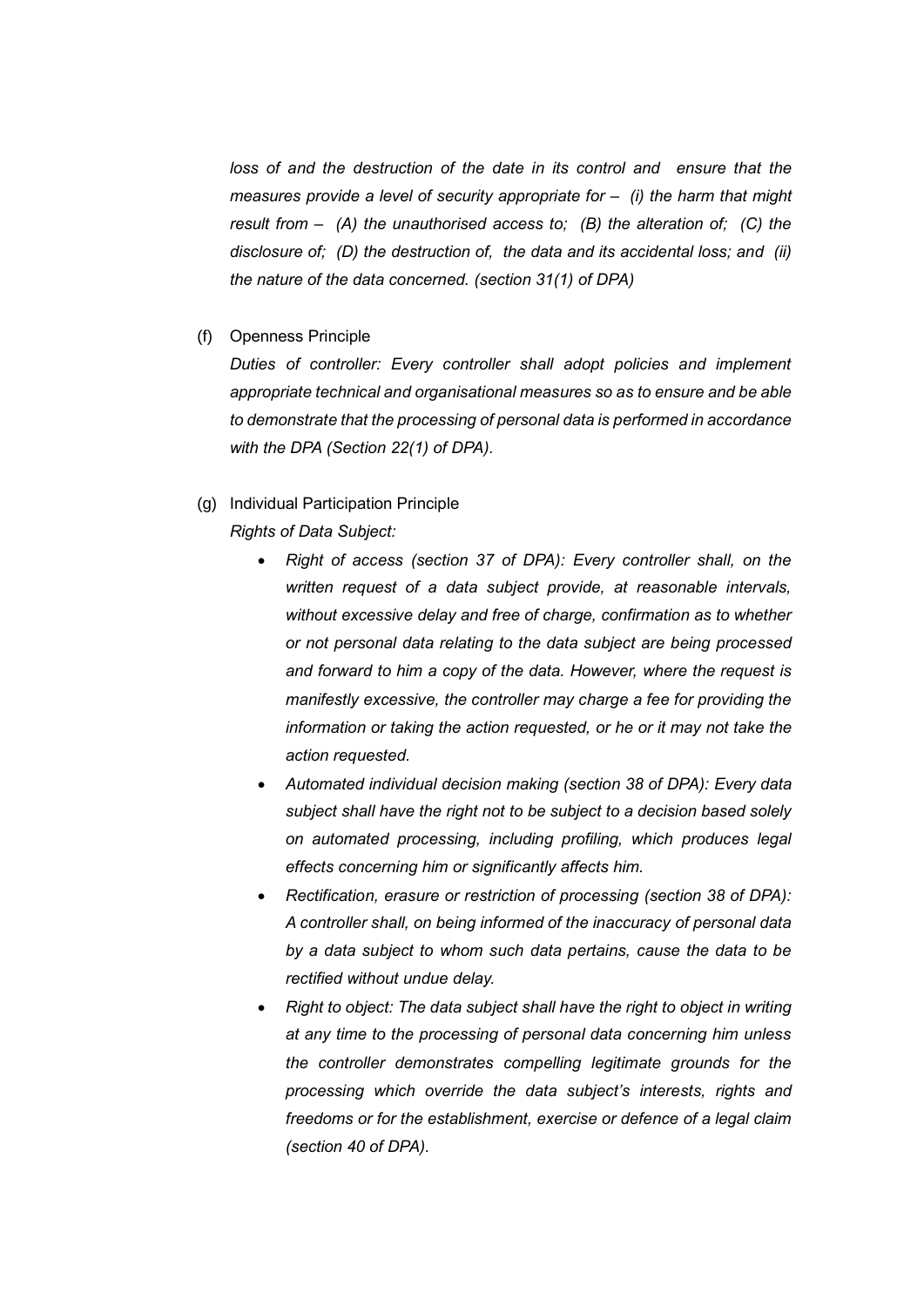(h) Accountability Principle

*Breach of the above provisions shall be considered as an offence and on conviction, is punishable by fine and/or imprisonment.*

ii. If there are any sectors in which any laws exclude the application of each OECD Privacy Principle, please describe the outline.

*The following are exempted from the DPA:*

- *1) where it constitutes a necessary and proportionate measure in a democratic society for – (a) subject to (c) below, the protection of national security, defence or public security; (b) the prevention, investigation, detection or prosecution of*  an offence, including the execution of a penalty; (c) an objective of general *public interest, including an economic or financial interest of the State; (d) the protection of judicial independence and judicial proceedings; (e) the protection of a data subject or the rights and freedoms of others; or (f) issue of any licence, permit or authorisation during the COVID-19 period;*
- *2) The processing of personal data for the purpose of historical, statistical or scientific research where the security and organisational measures specified in the DPA are implemented to protect the rights and freedoms of data subjects involved; and*
- *3) Personal data where the non-application of such provision would, in the opinion of the Prime Minister, be required for the purpose of safeguarding national security, defence or public security.*
- (a) Collection Limitation Principle
- (b) Data Quality Principle
- (c) Purpose Specification Principle
- (d) Use Limitation Principle
- (e) Security Safeguards Principle
- (f) Openness Principle